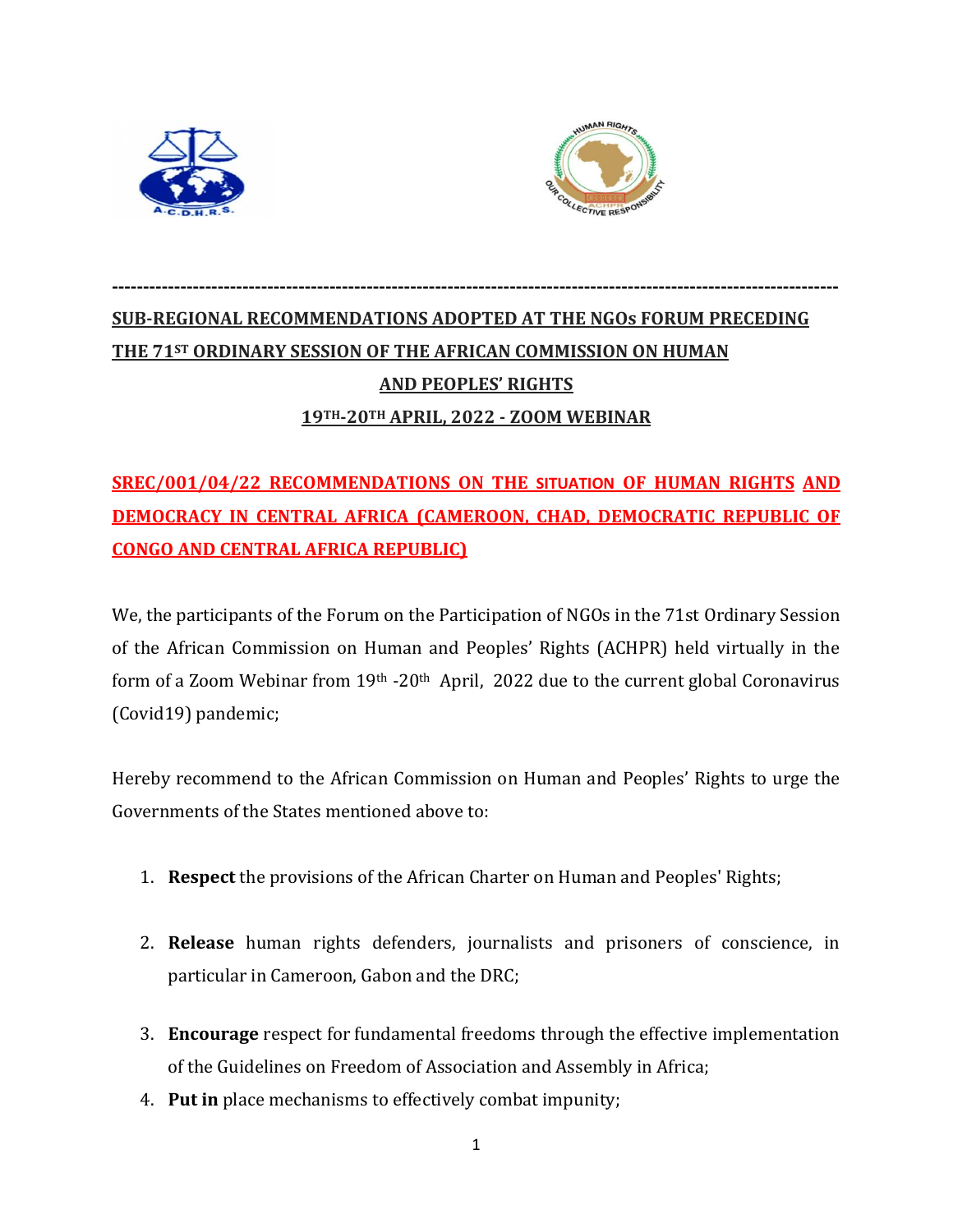- 5. **Cease** all forms of threats, reprisals and intimidation against human rights defenders, in particular women human rights defenders, defenders of LGBTQIA persons and journalists;
- 6. **Adopt** laws for the promotion and protection of defenders, with particular emphasis on women human rights defenders;
- 7. **Accountability** for Covid19 response policies in order to effectively fight corruption;
- 8. **Put in** place the appropriate frameworks for conflict resolution in order to silence the weapons in accordance with Resolution 446 of the ACHPR; by putting in place Truth, Justice and Reconciliation Commissions and/or by strengthening them in all the States of the sub-region.
- 9. **To request** the Government of Cameroon**,** to accept a mission for the promotion and protection of human rights led by the ACHPR and to accept the establishment of a cease-fire and to cease all forms of reprisals against journalists;
- 10. To the State of **Chad** to respect for democratic institutions through the implementation of the African Charter on Democracy, Elections and Governance.

**Adopted on Zoom - 20th April, 2022**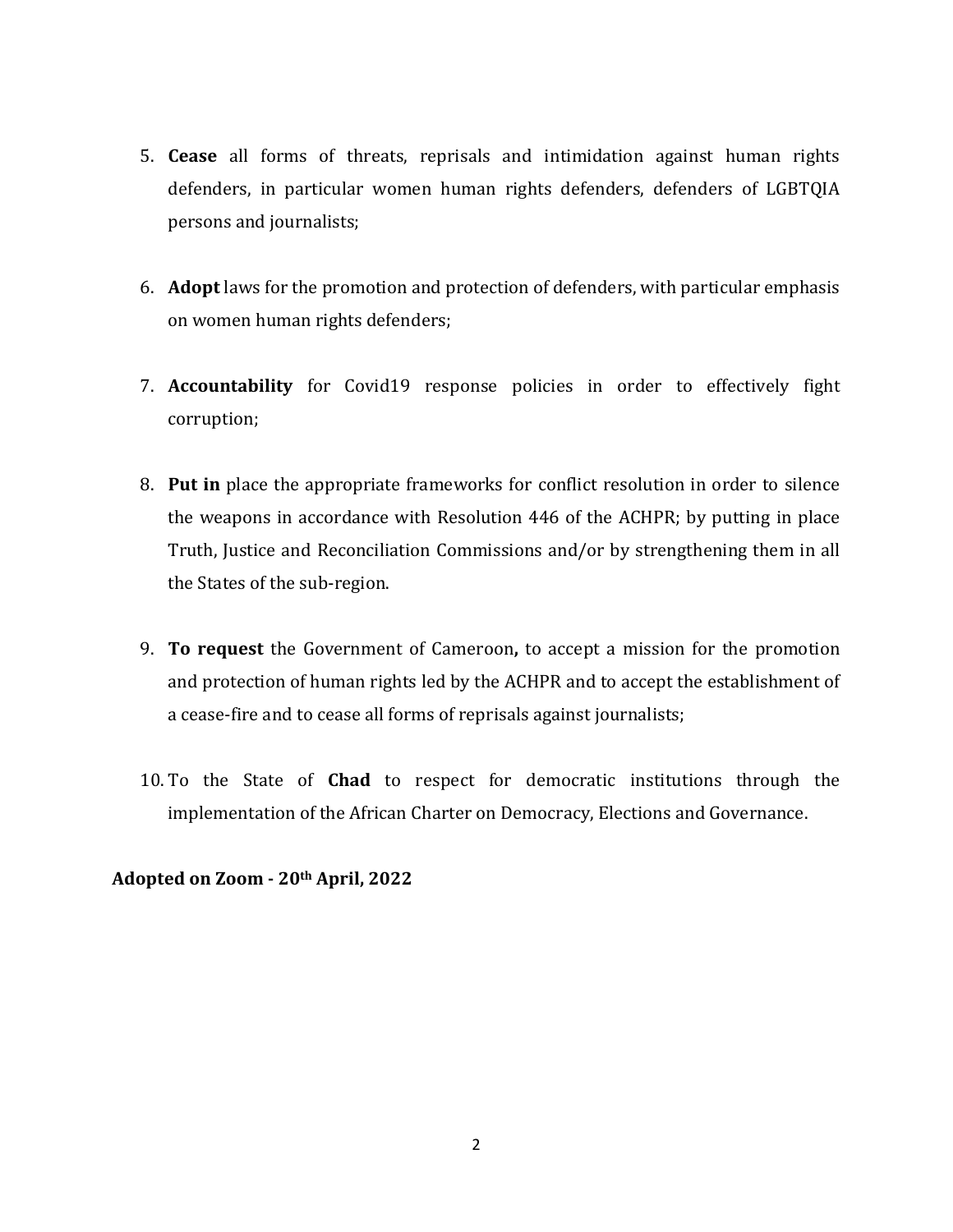# **SREC/002/04/22: RECOMMENDATIONS ON THE SITUATION OF HUMAN RIGHTS AND DEMOCRACY IN EAST AND HORN OF AFRICA (ETHIOPIA, SOUTH SUDAN)**

We, the participants of the Forum on the Participation of NGOs in the 71st Ordinary Session of the African Commission on Human and Peoples' Rights (ACHPR) held virtually in the form of a Zoom Webinar from 19<sup>th</sup> -20<sup>th</sup> April, 2022 due to the current global Coronavirus (Covid19) pandemic;

Hereby recommend to the African Commission on Human and Peoples' Rights to:

- 1. **Urge** all Member States, particularly the Governments of Ethiopia and South Sudan to ensure the protection of human rights defenders, notably by the implementation of African Charter on Human and Peoples' Rights;
- 2. **Encourage** all Member States to adopt specific legislative measures to recognize and protect the status of Human Rights Defenders and provide a working environment conducive for civil society, as per Resolution 376 (LX) 2017 adopted by the Commission during its 60th Ordinary Session held in Niamey, Niger;
- 3. **Urge** Member States to cease the harassment and arbitrary detention of Human Rights Defenders, including those working on Lesbian, Gay, Bisexual and Transgender rights;
- 4. **Call on** States to abide by the Guidelines on Freedom of Association and Assembly adopted by the African Commission during its 60th Ordinary Session;
- 5. **Insist on** all Member States who have not done so to deposit the Declaration under Article 34 of the Protocol to the African Court on Human and Peoples' Rights to allow individuals and NGOs to directly submit their cases to the Court;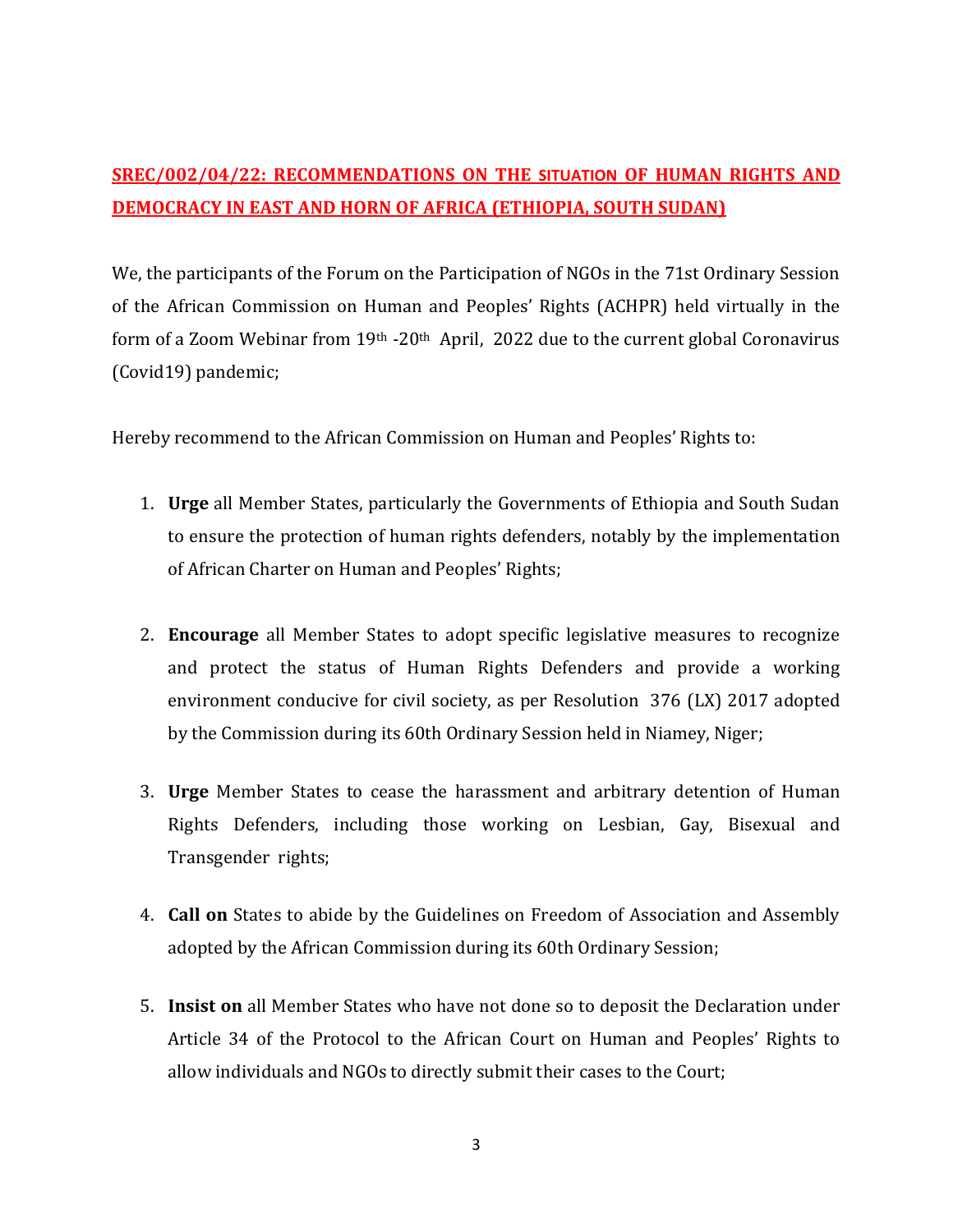- 6. **Exhort on** the Federal Government of Ethiopia through independent and impartial bodies to investigate allegations of human rights violations thoroughly and effectively and to hold those responsible accountable, and urge the Government to cooperate with African and international mechanisms, including the African Commission-established Commission of Inquiry on Tigray and the International Commission of Human Rights Experts on Ethiopia established by the UN Human Rights Council;
- 7. **Adopt** a resolution that strongly condemns the military coup in Sudan and calls for restoration of the civilian-led Transitional Government and urges respect for human rights and fundamental freedoms including the right to freedom of association and peaceful assembly; and
- 8. **Adopt** a resolution urging, among other things, the government of South Sudan to immediately establish and operationalize the Hybrid Court for South Sudan and other transitional justice institutions as per Chapter V of the Revitalized Peace Agreement (R-ARCSS), and to ensure accountability for crimes committed since 2013, and to put an immediate end to harassment, intimidation, and repression, including by the National Security Service, of independent human rights actors and those reporting on human rights in the country.

**Adopted on Zoom - 20th April, 2022**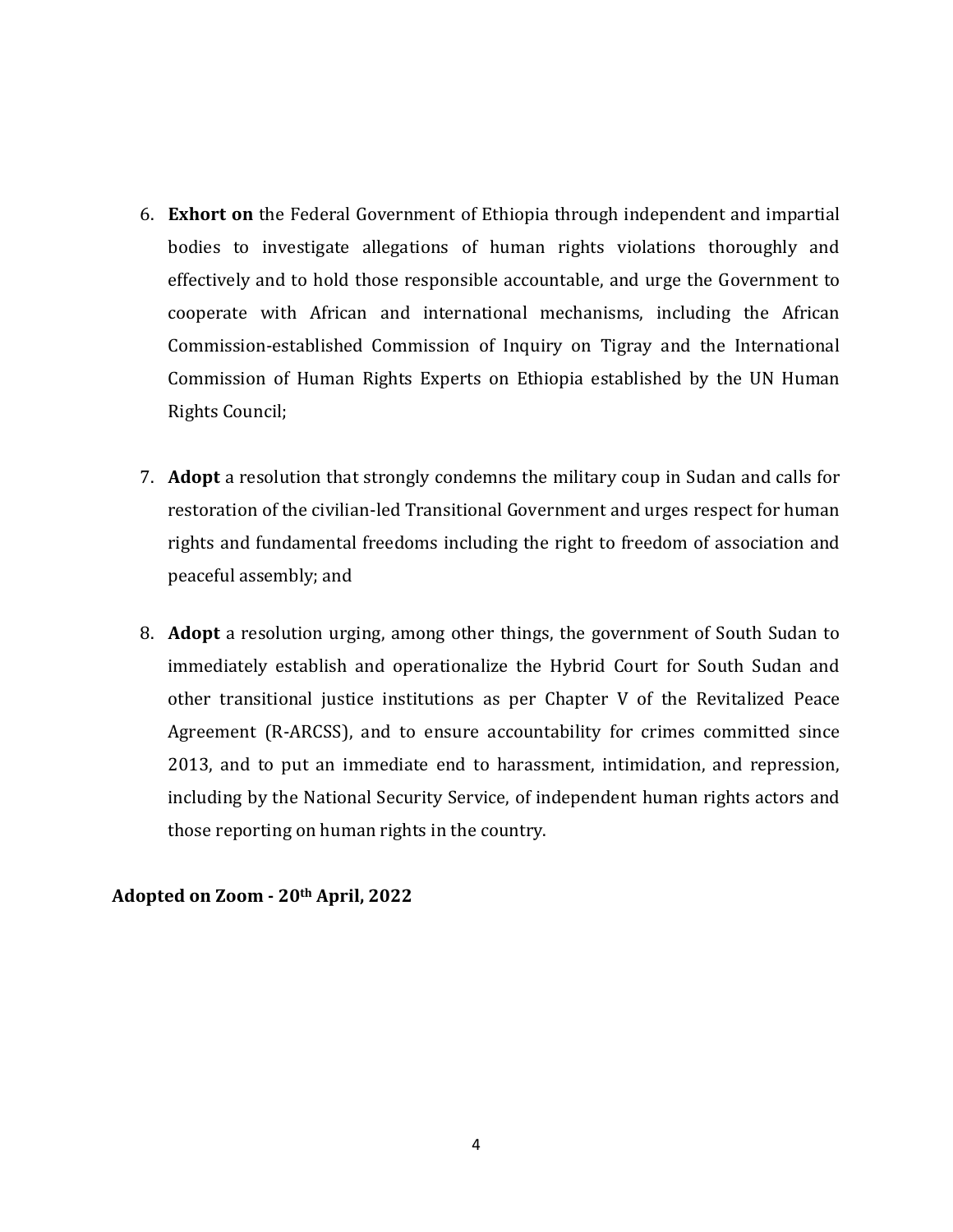# **SREC/003/04/22 RECOMMENDATION ON THE SITUATION OF HUMAN RIGHTS AND DEMOCRACY IN LUSOPHONE COUNTRIES**

We, the participants of the Forum on the Participation of NGOs in the 71st Ordinary Session of the African Commission on Human and Peoples' Rights (ACHPR) held virtually in the form of a Zoom Webinar from 19th-20th April, 2022 due to the current global Coronavirus (Covid19) pandemic;

Hereby recommend to the African Commission on Human and Peoples' Rights to:

- 1. **Intensify** dialogue with countries to reduce police brutality, especially in the civic space; especially the holding of demonstration and meeting that are carried out in accordance with the Constitutions and the Law;
- 2. **Strengthen** dialogue with Portuguese-speaking States, namely: Cape Verde, Guinea-Bissau, Equatorial Guinea, Mozambique and São Tomé and Príncipe to present reports on the implementation of the African Charter on Human and Peoples Rights and other human rights instruments and Protocols;
- 3. **Engage** in dialogue with Lusophone speaking countries on compliance with the Robben Island Guidelines and other instruments on the treatment of prisoners and persons in police custody;
- 4. **Intensify** the dialogue for the investigation and punishment of law enforcement officers involved in cases of arbitrary arrests, summary executions in Portuguesespeaking countries, namely Angola, Guinea-Bissau, Equatorial Guinea and Mozambique.

#### **Done on Zoom - 20th April, 2022**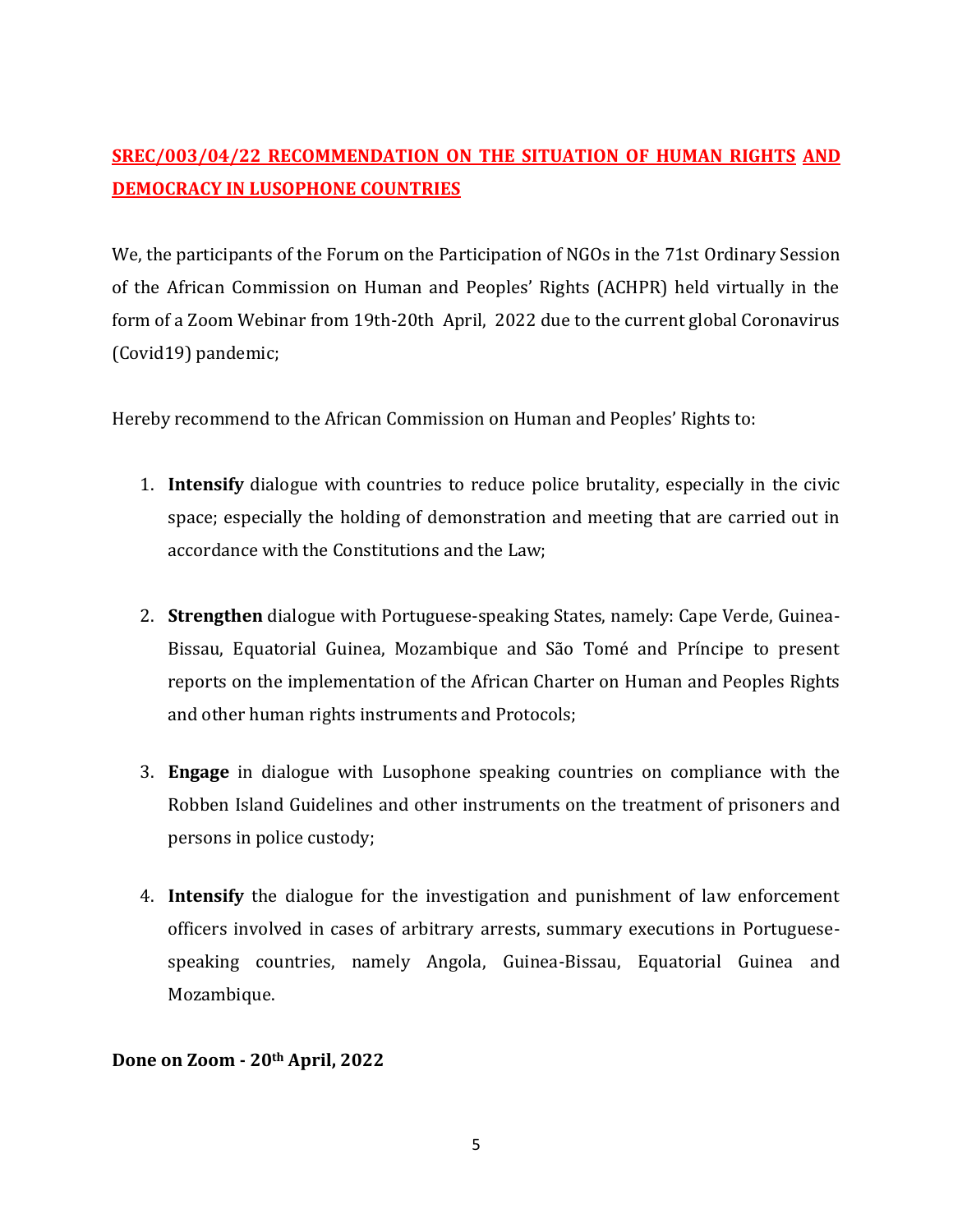# **SREC/004/04/22 RECOMMENDATIONS THE SITUATION OF HUMAN RIGHTS AND DEMOCRACY IN NORTHERN AFRICA:**

We, the participants of the Forum on the Participation of NGOs in the 71st Ordinary Session of the African Commission on Human and Peoples' Rights (ACHPR) held virtually in the form of a Zoom Webinar from 19th-20th April, 2022 due to the current global Coronavirus (Covid19) pandemic;

Hereby recommend to the African Commission on Human and Peoples' Rights to:

- **1. Call on** the Government of Tunisia to halt arbitrary arrests and respect the international agreed norms of pre-trial detention and stop targeting human rights and local civil society activists;
- **2. Encourage** the Government of Libya to organize democratic and transparent elections in the light of Skhirat Negotiation and to respect the right of Migrants and protect them from terrorist abuse and slavery;
- **3. Urge** the Government of Morocco to ratify the African Charter on Human and Peoples Rights and other African Union Human Right Instruments;
- **4. Call on** the Government of Egypt to respect human rights and guarantee just trial to Human Rights Defenders and journalist who spend long years in prison before having access to justice.
- **5. Request** the Government of Mauritania to stop impunity to corrupt officials and to guarantee social, economic rights to all Mauritanians without discrimination;
- **6. Urge** the Government of Algeria to remove all restrictions against the registrations of associations, make legislative reforms that guarantee the Algerian NGOs to receive national and international funds in accordance with the best practices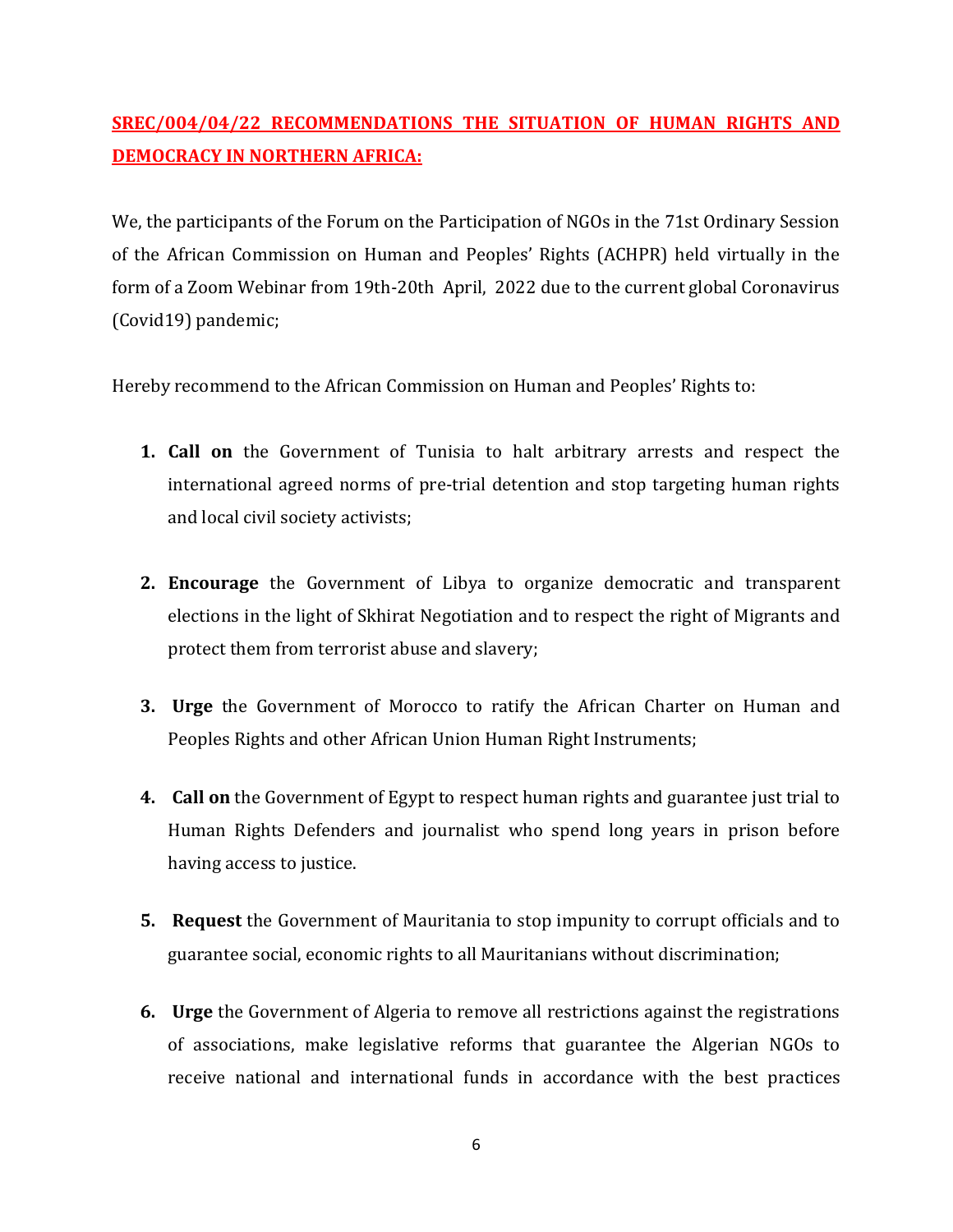presented by the Special Rapporteur on the right to Peaceful Assembly and Associations.

**Done on Zoom - 20th April, 2022**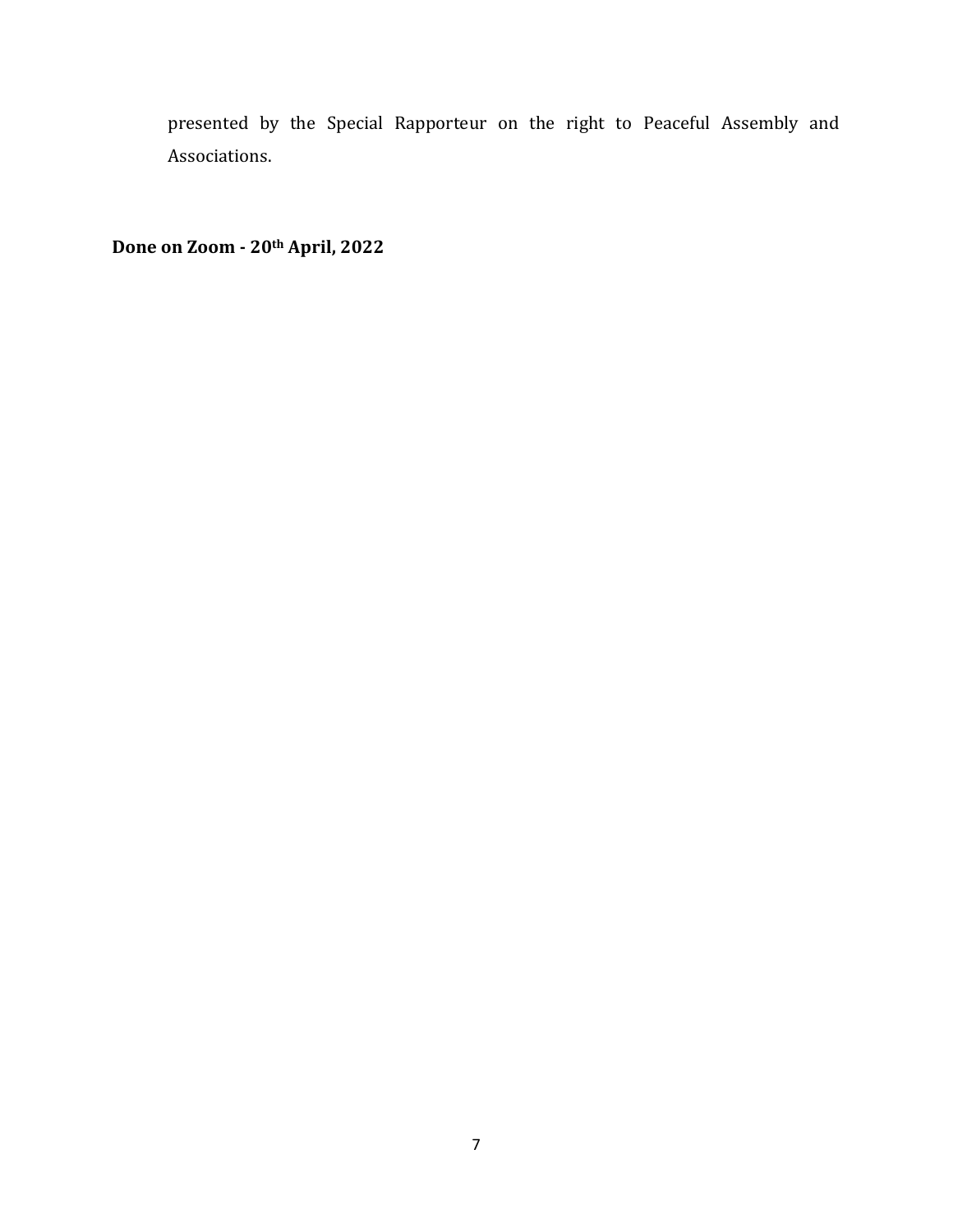# **SREC/005/04/22 RECOMMENDATION ON THE SITUATION OF HUMAN RIGHTS AND DEMOCRACY IN SOUTHERN AFRICA:**

We, the participants of the Forum on the Participation of NGOs in the 71st Ordinary Session of the African Commission on Human and Peoples' Rights (ACHPR) held virtually in the form of a Zoom Webinar from 19th -20th April, 2022 due to the current global Coronavirus (Covid19) pandemic;

Hereby recommend to the African Commission on Human and Peoples' Rights to:

- 1. **Condemn** xenophobic attacks in South Africa targeting migrants: Reinstatement of ACHPR Resolution 131 & ACHPR Resolution 304 urging South Africa to protect all citizens, particularly migrants against vigilante groups, opposition parties', anti migrant movements, ensuring no one is above the law, including arrests, prosecution and conviction of suspects of violation of migrant's rights.
- 2. **Support** the Special Rapporteur on Refugees, Asylum Seekers, Migrants and Internally Displaced Persons to be accompanied by the Country Rapporteur on South Africa to conduct a fact-finding mission to South Africa with a view of assisting the country initiate a national dialogue.
- 3. **Urge** South Africa to arrest with immediate effect all suspects of the heinous crime, with no grant bail granted and prosecution of the killers of Elvis Nyathi, ensuring adequate compensation is considered for the pains, suffering and devastation brought to the family and people of this region.
- 4. **Encourage** the Southern Africa Development Community (SADC) States to cooperate with the peoples of the region, foster closer relations among communities, associations and hold State Parties accountable for implementing policies that undermine principles and objectives of the SADC (Articles 23 (2) & 33 (b) of the SADC Treaty & Declaration)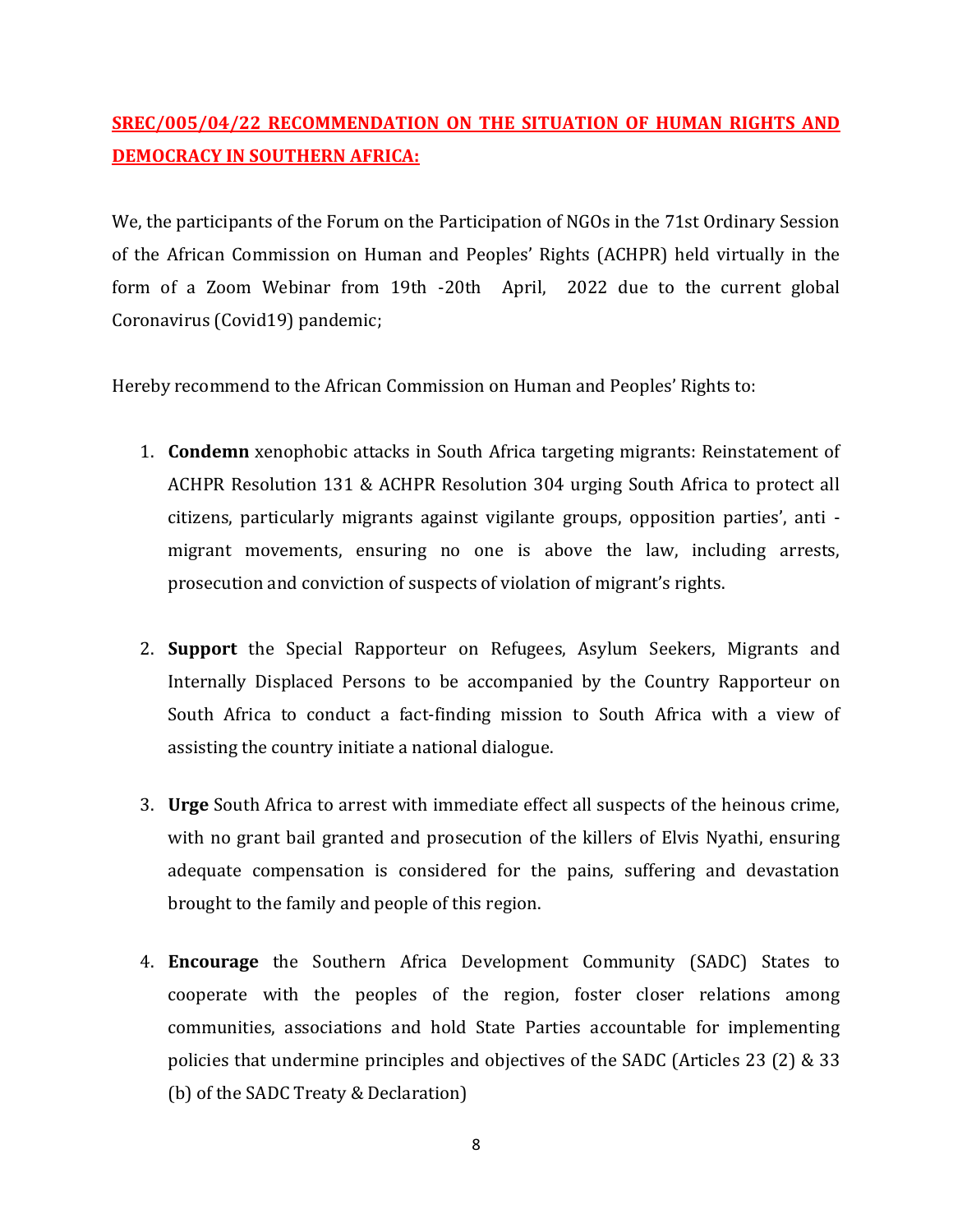- 5. **Support** the country Rapporteur of the Kingdom of Eswatini, Malawi, Zambia and Zimbabwe to provide technical assistance to State Parties prevent promulgation of repressive laws, and repeal all Bills, policies and administrative conducts undermining the full realization and implementation of Guidelines on Freedom of Association and Assembly
- 6. **Urge** SADC States to implement (Article 7 of the African Charter) to respect individual's right to have their cause heard, & to guarantee independent courts and improvement of appropriate national institutions promoting protection of safeguarded rights (Article 26 of the African Charter) and respect individual's right to contribute in the society to achieve African unity (Article 29 (8) of the African Charter)

**Done on Zoom - 20th April, 2022**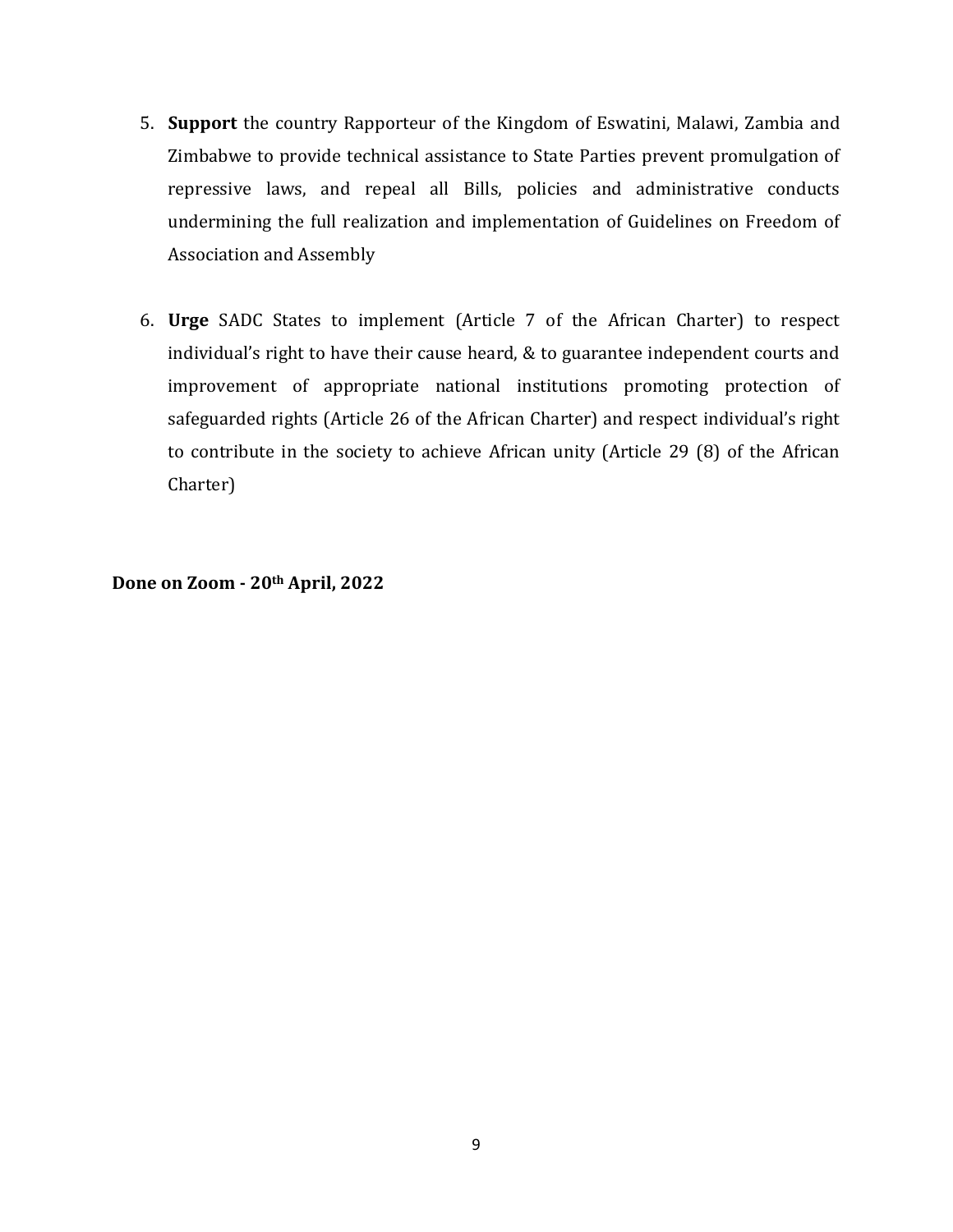# **SREC/006/04/22: RECOMMENDATIONS ON THE SITUATION OF HUMAN RIGHTS AND DEMOCRACY IN WESTERN AFRICA**

Nous, les participants du Forum sur la participation des ONG à la 71e session ordinaire de la Commission africaine des droits de l'homme et des peuples (CADHP) qui s'est tenu virtuellement sous la forme d'un webinaire Zoom du 19 au 20 avril 2022 en raison de la situation actuelle pandémie mondiale de coronavirus (Covid19);

Recommandons par la présente à la Commission africaine des droits de l'homme et des peuples de:

- 1. Rappeler aux Etas qui ont connu des coups d'Etat la nécessité de se conformer aux exigences démocratiques telles que contenues dans la Charte Africaine de la Démocratie, des Elections et de la Gouvernance;
- 2. Lancer un appel à l'endroit de toute la communauté international afin qu'elle évite l'adoption de sanctions deux pois, deux mesures àl'endroit des Etats victimes de coups d'Etat , et surtout de sanctions qui mettent en quarantaine des populations occasionnant une double victimisation deces dernières;
- 3. Appeler les Etats à reviser les mesures de riposte à la pandemie de COVID, en les adaptant au recul de la pandemie dans la sous-région;
- 4. Appeler les désengorgement des prisons;
- 5. Inviter les Etats à respecter la déclaration de Maputo dans la mise en oeuvre de leurs politiques et programmes et dans le fonctionnement de leurs institutions;.
- 6. Appeler les Etats à respecter le droit à la liberté de manifestation et de réunion pacifique;
- 7. Appeler les Etats à lutter contre la montée de la criminalité;
- 8. Lancer un appel afin d'appeler la jeunesse africaine à se désolidariser des groupes terrorists;
- 9. Appeler les Etats d'afrique Occidentale à renforcer leur mobilisation autour du Sahel dans la lutte contre le terrorisme et son expansion;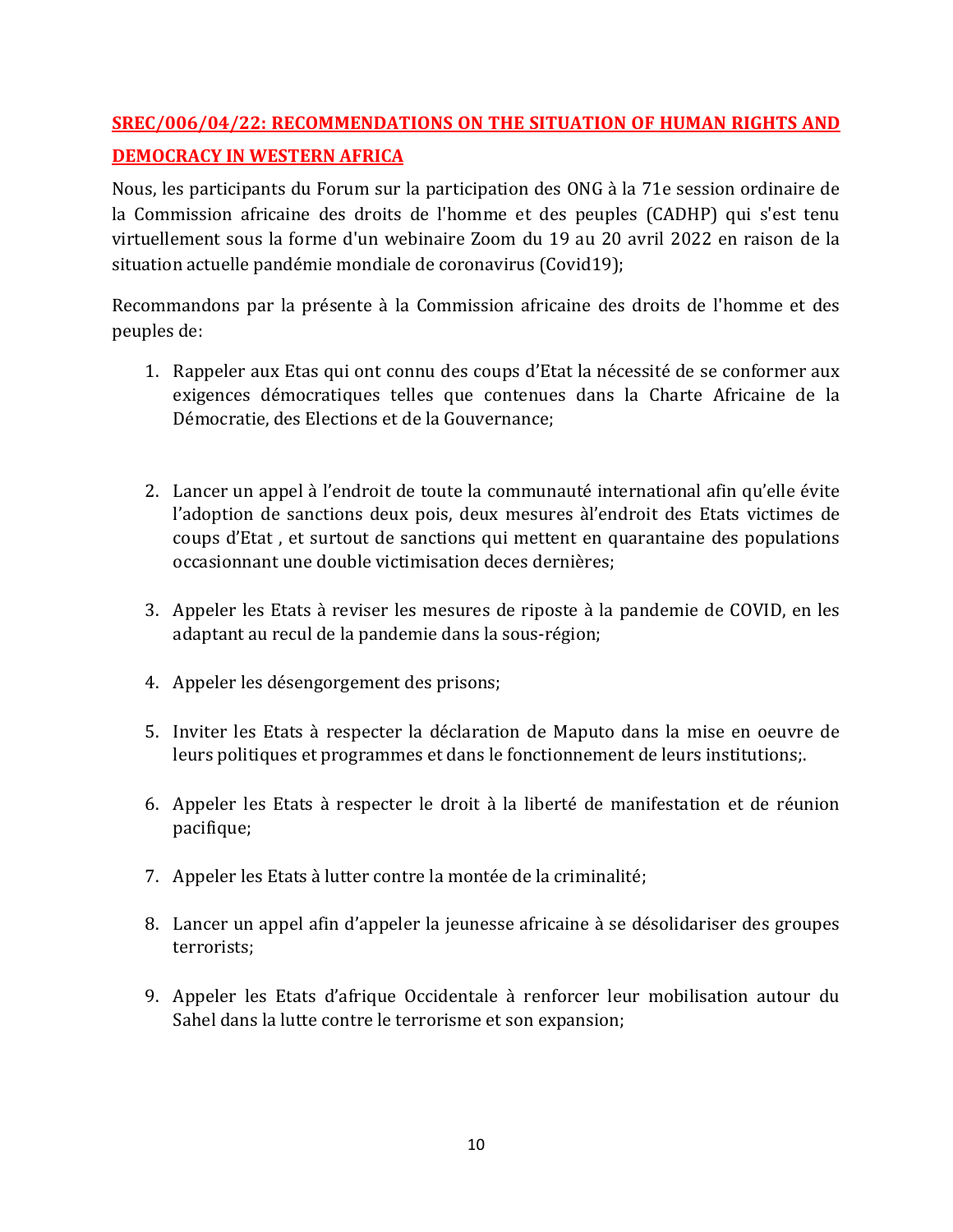- 10. Interpeler les Etats à respecter la Résolution 474 de la CADHP sur l'interdiction de l'usage excessif de la force par les responsables de l'application des lois dans les Etats africains;
- 11. Demander aux Etats de remettre en liberté les prisonniers d'opinion, y compris d'opinion politique toujours en détention.

A l'endroit :

- 1. Du **Togo,** respecter la liberté d'expression, de manifestation et de réunion pacifique en:
	- a. Remettant en liberté les enseignants et elèves arrêtés pour avoir exercer ces liberté;
	- b. En levant les interdictions aux manifestants sur tout le territoire national
	- c. En renonçant aux supensions de plus en plus fréquentes des journaux.
- 2. Du **Cap Vert**:
	- a. Ouvrir une enquête sur les baus commis par les policiers sur les populations y compris en détention, pour établir les responsabilités;
	- b. Accroître les efforts pour désengorger les prisons

#### 3. Du **Sénégal**:

Prendre des dispositions pour rendre justice à Guy Marius Sagna et travailler à la non répétition des attaques contre les défenseurs des droits humains.

#### 4. Du **Nigeria**

Accroître les efforts dans la lutte contre la criminalité dans le respect des engagements de l'Etat en droits de l'homme.

#### **5. Ghana**

Domestiquer la déclaration des Nations Unies sur les défenseurs des droits de l'homme par l'adoption et la mise en oeuvre d'une loi protectrice des défenseurs des droits humains, y compris les journalistes et les bloggers.

# **6. Libéria**

- a. Prendre des dispositions pour lutter contre la criminalité montante dans le respect des intruments internationaux des droits de l'homme;
- b. Ouvrir une enquête pour établir les causes de cette montée de criminalité et envisager des solutions conformes aux droits de l'homme.

# **7. Nigeria**

a. Adopter et mettre en oeuvre une loi de protection des défenseurs des droits de l'homme;